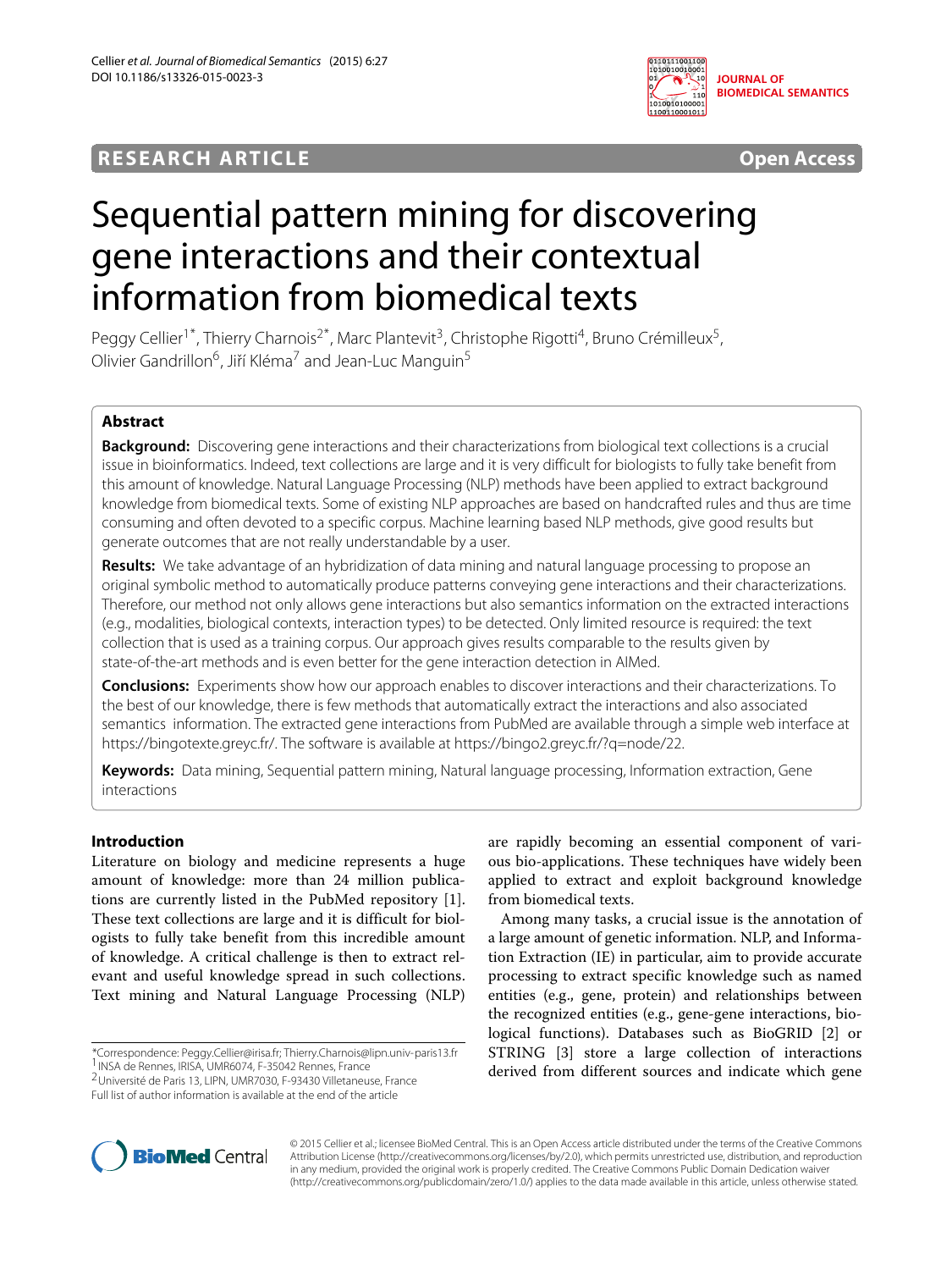interacts with a specified gene. However, these databases do not support more complex requests such as: *which genes inhibit gene X? what is the biological context (e.g., organism, biological information) associated to a genegene interaction? what is the kind of interaction between genes X and Y ? what is the modality associated to the extracted information (related work, experimental result, etc.)?* These requests are useful for biologists since they enable to faster point out the piece of information they look for. Unfortunately, to the best of our knowledge, no work has been reported yet to support these kinds of requests. That is why in this paper we propose a method to retrieve that kind of information.

Our method automatically discovered a human manageable set of patterns that are then validated by experts to provide linguistic patterns. In other words, thanks to the linguistic patterns, our method not only allows gene interactions but also *semantics information on the extracted interactions (e.g., modalities, biological contexts, interaction types)* to be detected.

The need for linguistic resources (grammars or linguistic rules) is a common feature of the information extraction methods. Indeed, those NLP approaches apply rules such as regular expressions [\[4\]](#page-10-3) or syntactic patterns [\[5](#page-10-4)[,6\]](#page-10-5). However, these rules are handcrafted and thus those methods are time consuming and often devoted to a specific corpus [\[7\]](#page-10-6).

In contrast, machine learning based methods, for example support vector machines or conditional random fields [\[8\]](#page-10-7), are less time consuming than rule-based methods. Machine learning methods for gene interaction detection usually tackle the task as a classification problem. Best results are obtained with kernel methods [\[9-](#page-10-8)[12\]](#page-11-0) and some NLP parsers can be used to provide some features to the classifier [\[13\]](#page-11-1). Although they provide good results, machine learning methods still need many features. Also, their outcomes are not really understandable by a user, nor they can be used as linguistic patterns in NLP systems. Furthermore, the annotation process of training corpora requires a substantial investment of time, and cannot be reused in other domains (some new corpora must be annotated for new domains) [\[7\]](#page-10-6). A good trade-off is the cross-fertilization of information extraction and machine learning techniques which aims at automatically learning the linguistic rules [\[14,](#page-11-2)[15\]](#page-11-3). However, in most cases the learning process is done from text syntactic parsing. For instance, BioContextt [\[16\]](#page-11-4) or Turku Event Extraction System (TEES) [\[17\]](#page-11-5) aim at extracting biological events with contextual informations (e.g., species involved, localization, modality) about the biological events. Those systems are based on a syntactic analysis. Therefore, the quality of the learned rules relies on syntactic process results. Still some works such as [\[18\]](#page-11-6) or [\[19\]](#page-11-7) do not use syntactic parsing.

For example, Abacha and al. [\[19\]](#page-11-7) have a corpus based strategy close to [\[20\]](#page-11-8) and this line of research. They aim at learning patterns from a list of seed terms corresponding to pairs of entities known to be in some target relations. Other works based on pattern matching as AliBaba [\[21-](#page-11-9)[23\]](#page-11-10), learn surface patterns using sequence alignment of sentences to derive "motifs". This method is based on a list of terms that represent interactions. Only interaction patterns are learned and no new term to symbolize interaction can be discovered. With our method, linguistic patterns are automatically learned to detect interactions (interaction patterns) and also, at the same time, to characterize the interactions (characterization patterns). In addition, the terms and the patterns do not need to be provided. They are automatically extracted by the method. It thus provides new knowledge.

The key idea of our approach is to take advantage of an hybridization of data mining and NLP for Biological Natural Language Processing (BioNLP). Data mining techniques, such as extraction of frequent sequential patterns [\[24\]](#page-11-11), enable the discovery of implicit, previously unknown, and potentially useful information from data [\[25\]](#page-11-12). Our contribution is an original method to automatically produce *patterns* (which can be seen as a kind of linguistic rules) from text collections.

The problem of data mining techniques is that, in general, too many patterns are generated. That is why, our method is based on recursive sequential pattern mining with constraints from the NLP field to tackle the discovery of gene interactions. The patterns output convey a model of the interactions that are enhanced with semantics information (modalities, biological contexts, interactions types).

Only limited resource is required: the text collection (used as a training corpus) which only contains sentences with interactions and where only gene names are tagged but not the interaction. In particular, terms and patterns are automatically discovered from texts without other resources.

To the best of our knowledge, there are few methods that extract the interactions and also provide associated semantics information on the extracted interactions thanks to the discovered patterns which are understable and can be manually modified by a human expert.

In addition, we propose to use background knowledge, a well-established biomedical corpora and a gene interaction database, in order to assess the relevance of patterns, used as linguistic rules, and to help an expert<sup>a</sup> to select them. We describe a validation method based on the idea that the *relevant* rules convey information that must be consistent with the background knowledge. This method is interesting because the validation of rules is currently widely based on human checking which is highly time consuming. Last but not least, we conduct extensive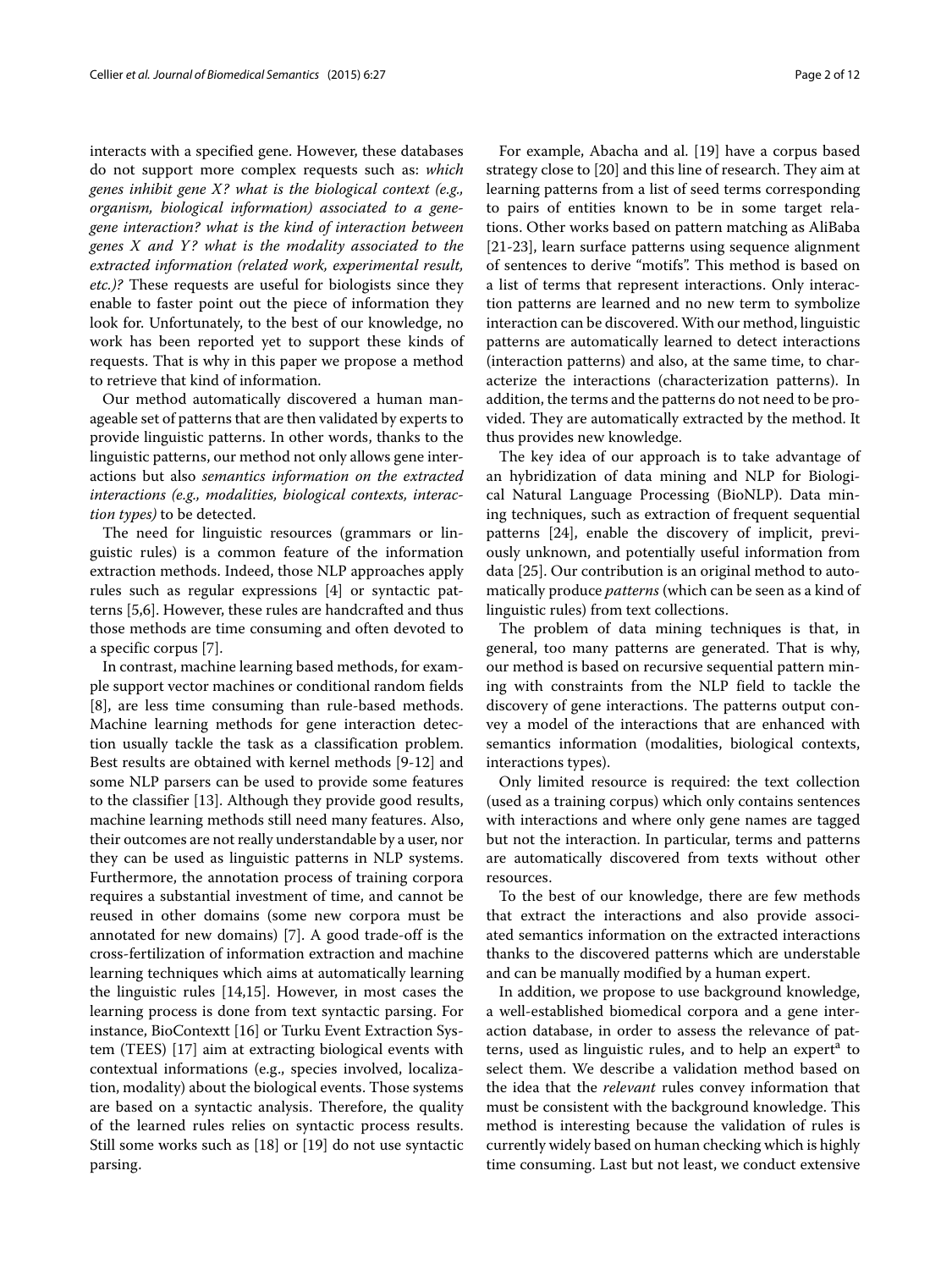experiments highlighting how our approach enables to discover interactions and their characterizations and we present a discussion of the results.

# <span id="page-2-1"></span>**Method**

This section presents our method to produce linguistic rules in order to discover interactions and their characterizations. Figure [1](#page-2-0) gives a global view of the process.

# **Background: sequential pattern mining**

Sequential pattern mining is a well-known technique introduced in [\[24\]](#page-11-11) to find regularities in database of sequences, and for which there are several efficient algorithms (e.g. [\[26-](#page-11-13)[30\]](#page-11-14)). A *sequence* as used in our method is an ordered list  $\langle i_1 \dots i_m \rangle$ , where the elements of the list  $i_1 \ldots i_m$  are called items<sup>b</sup>.

A sequence  $S_1 = \langle i_1 \dots i_n \rangle$  is *included* in a sequence  $S_2 = \langle i'_1 \dots i'_m \rangle$  if there exist integers  $1 \le j_1 < ... < j_n \le m$ such that  $i_1 = i'_{j_1}, ..., i_n = i'_{j_n}.$  The sequence  $S_1$  is called a *subsequence* of  $S_2$ , and we note  $S_1 \leq S_2$ . For example, we have  $\langle b \, d \rangle \preceq \langle a \, b \, c \, d \rangle$ .

A sequence database *SDB* is a set of tuples (*sid*, *S*), where *sid* is a sequence identifier and *S* a sequence. For instance  $SDB_1 = \{(1, \langle a \ b \ c \ d \rangle), (2, \langle b \ d \ e \rangle),\}$  $(3, \langle a \ c \ d \ e \rangle), \ (4, \langle a \ d \ c \ b \rangle) \}$  is a database of four sequences.

A tuple (*sid*, *S*) *contains* a sequence  $S_\alpha$ , if  $S_\alpha$  is a subsequence of *S*. The *support* of a sequence  $S_\alpha$  in a sequence database *SDB*, denoted  $sup(S_{\alpha})$  is the number of tuples in the database containing  $S_{\alpha}$ . For example, in *SDB*<sub>1</sub>  $sup(\langle b \, d \rangle) = 2$ , since sequences 1 and 2 contain  $\langle b \, d \rangle$ . Notice that for notational convenience, sometimes the *relative support* is used. In this case, the support  $sup(S_{\alpha})$  is the relative number of tuples in the database that contain  $S_{\alpha}$ ,  $sup(S_{\alpha}) = \frac{|\{(sid, S) \mid (sid, S) \in SDB \wedge (S_{\alpha} \leq S) \}|}{|SDB|}.$ 

A *frequent sequential pattern* is a sequence such that its support is greater or equal to a given support threshold *minsup*.



<span id="page-2-0"></span>patterns as linguistic rules to discover and characterize interactions in new corpora.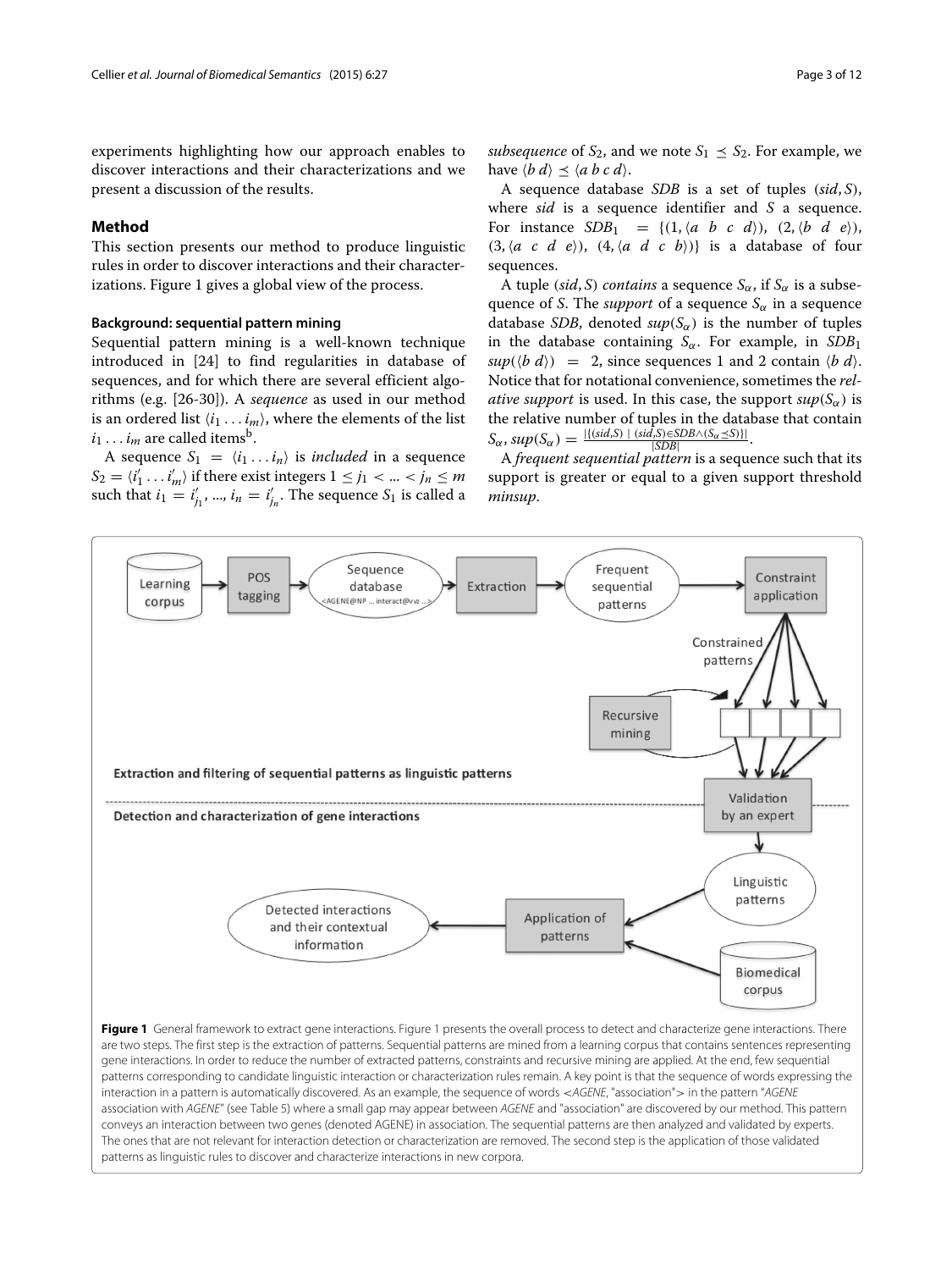#### **Extraction of sequential patterns in texts**

For the extraction of sequential patterns from biological texts, we use a training corpus which is a set of sentences that contain interactions (but not annotated) and where the genes are identified. In this paper we consider sentences containing interactions and at least two gene names to avoid problems introduced by the anaphoric structures<sup>c</sup> [\[31\]](#page-11-15). The training corpus, with tagged gene names, is selected by an expert. The items are combinations of lemma and POS tags<sup>d</sup>. POS tag information is important to disambiguate words (e.g., "*form*" the noun vs "*to form*" the verb). The sequences of the database are the interaction sentences where each word is replaced by the corresponding item. The order relation between items in a sequence is the order of words within the sentence. For example, let us consider two sentences that contain gene interactions: *"Recent studies have suggested that c-myc may be vital for regulation of hTERT mRNA expression and telomerase activity".* and *"Injection of frpHE mRNA in Xenopus embryos inhibited the Wnt-8 mediated dorsal axis duplication".* All gene names are replaced by a specific item, *AGENE*, and the other words are replaced by the combinations of their lemma and their POS tag. An excerpt of the database that contains the sequences associated to those two sentences is given in Table [1.](#page-3-0) The sequential patterns are extracted from this database.

The choice of a support threshold *minsup* is a wellknown problem in data mining. With a high *minsup*, only few very general patterns can be extracted. With a low *minsup*, a lot of patterns can be found. Some interesting words, for example "interaction", are not very frequent so that we set a low value of *minsup*. As a consequence, a huge set of patterns is discovered and it needs to be filtered in order to return only relevant patterns.

## **Constraints and recursive mining**

To reduce the number of extracted patterns, we use a combination of data mining methods. The constraintbased pattern paradigm (e.g., [\[32\]](#page-11-16)) enables discovering patterns under user-defined constraints in order to drive the mining process towards the user objectives. Recursive mining [\[33\]](#page-11-17) reduces the number of patterns by extracting their common structures.

#### *Linguistic constraints*

In pattern mining, constraints allow the user to define more precisely what should be considered as interesting. The most commonly used constraint is the constraint of frequency (*minsup*). However, it is possible to use different constraints [\[34\]](#page-11-18). In our method, in order to extract gene interaction patterns, we use three additional constraints.

The first constraint is that the pattern must contain two gene names, i.e. two *AGENE* items.

The second constraint is that the pattern must contain at least a verb or a noun.

Finally, among the patterns that satisfy the frequency and the two other previous constraints, we retain only the maximal ones with respect to the inclusion order  $\preceq$ . That last constraint allows the redundancy between patterns to be reduced.

The constraints can be gathered in only one constraint  $\mathcal{C}_G$  which is the conjunction of the three constraints. *SAT*( $C_G$ ) is the set of patterns satisfying  $C_G$ .

#### *Recursive mining*

Even if the new set of sequential patterns,  $SAT(\mathcal{C}_G)$ , is significantly smaller than the initial set of all extracted sequential patterns without constraints, it can still be too large to be analyzed and validated by experts. To find a limited number of patterns corresponding to general structures among the whole pattern collection, we use the *recursive mining* technique of [\[33\]](#page-11-17). The key idea of this post-processing is to reduce the size of the output by successively repeating the mining process on the patterns themselves in order to extract the structure shared by the patterns. More precisely, at each step, the previous set of sequential patterns is used as a new sequential database, and a new extraction is made. The process stops when no

|  | Table 1 Example of a sequence database |
|--|----------------------------------------|
|--|----------------------------------------|

<span id="page-3-0"></span>

| ID             | Sequence                                                                    |
|----------------|-----------------------------------------------------------------------------|
| $\cdots$       | $\cdots$                                                                    |
| S1             | (Recent@jjstudy@nnshave@vhpsuqqest@vvnthat@in/thatAGENEmay@mdbe@vbvital@jj  |
|                | for@in requlation@nn of@in AGENE mrna@np expression@nn and@cc telomerase@nn |
|                | activity@nn .@sent \                                                        |
| S <sub>2</sub> | (injection@nnof@inAGENEmrna@npin@inxenopus@npembryo@nnsinhibit@vvdthe@dt    |
|                | AGENE mediate@vvd dorsal@jj axis@nn duplication@nn .@sent \                 |
| $\cdots$       |                                                                             |

Table [1](#page-3-0) shows an excerpt of a sequence database which contains two interaction sentences:

S1: *"Recent studies have suggested that c-myc may be vital for regulation of hTERT mRNA expression and telomerase activity."* and

S2: *"Injection of frpHE mRNA in Xenopus embryos inhibited the Wnt-8 mediated dorsal axis duplication."*.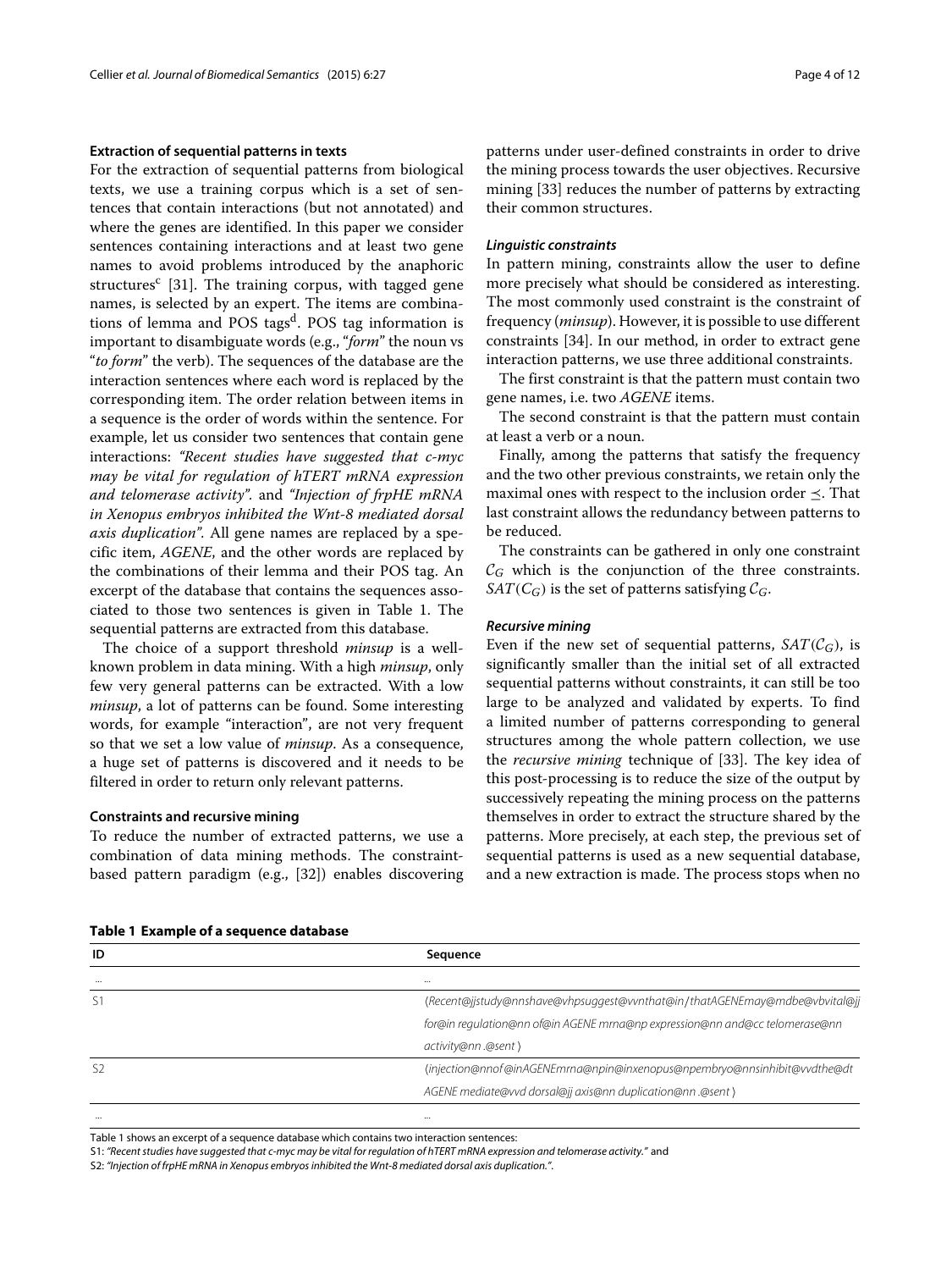more than *k* patterns are obtained by the extraction, where *k* is a parameter set by the user.

Our target is to identify at least one pattern by verb or noun that appears in the patterns in  $SAT(\mathcal{C}_G)$ . So, for each verb or noun denoted  $X_i$ , that appears in  $SAT(\mathcal{C}_G)$ , we collect the set  $E_{X_i}$  of patterns containing  $X_i$ ,  $E_{X_i} = \{s \in I\}$  $SAT(\mathcal{C}_G) | \langle X_i \rangle \leq s$ . Note that some frequent patterns can contain more than one noun and/or verb (so several *Xi*). In this case, the pattern is duplicated in the  $E_{X_i}$  of each noun and/or verb.

For a given value of *k*, we apply the recursive mining post-processing technique on each  $E_X$ . At each extraction step we select only the patterns that satisfy  $\mathcal{C}_G$ , and use a relative minimum support threshold *minsup*  $=$   $\frac{1}{k}$ . That threshold value and the maximality constraint guarantee that recursive mining process terminates in finite steps as proved in [\[35\]](#page-11-19).

At the end of this post-processing of all  $E_{X_i}$ , the number of sequential patterns cannot exceed  $n \times k$  where *n* is the number of verbs and nouns occurring in  $SAT(\mathcal{C}_G)$ .

#### **Selection and categorization of patterns**

The sequential patterns are then analyzed and validated by experts. The ones that are not relevant for interaction detection or characterization are removed. The remaining ones are selected as linguistic extraction rules [\[36\]](#page-11-20). A selected pattern is classified with respect to the kind of information conveyed by the pattern. There are two main classes of patterns: *interaction patterns* and *characterization patterns*. The first class indicates what kind of interaction between genes is found (e.g., inhibition). The second class is *characterization patterns*. It is built by the experts and can be completed with other classes if other kinds of information extraction rules are found. There are two kinds of *characterization patterns*: *modality patterns* and *biological context patterns*. Examples of patterns are discussed in Section ["Extracted sequential patterns"](#page-5-0).

When the experts have validated and classified all patterns in the different categories, they are applied as linguistic rules to discover and characterize interactions in new corpora.

In practice, this step is not time consuming as shown in the following and can be helped by using background knowledge to support pattern validation as proposed in the Section "About validation of sequential patterns as linguistic extraction rules". Detection with sequential patterns representing interactions, modalities or biological contexts is much more elaborated than just a cooccurrence detection. Indeed, the order of the words and the context are important, they provide semantics information. For instance, the sub-categorization of the verb given by the POS tagging indicates the passive or active verb and identifies the direction of the interaction. Prepositions can give this information when the pattern does

not contain a verb, for example: *{activation@nn of@in AGENE by@in AGENE*.

Note the genericity of the approach, indeed the extracted patterns allow genetic interactions to be discovered as well as physical protein interactions.

#### **Results**

In this section, we present the experiments and results. First, the training corpus is detailled. Then, the sequential pattern extraction is described. Finally, the results of the application of the extracted patterns on testing corpora are presented.

#### **Training corpus**

Genes can interact with each other through the proteins they synthesize. Moreover, although there are conventions, the same word can represent a gene name and the protein synthesized by the gene. Biologists know from the context if the sentence is about protein or gene. To discover the linguistic patterns of interactions between genes, we merge two different corpora containing genes and proteins, to create the training corpus. The first corpus contains sentences from PubMed abstracts, selected by Christine Brun<sup>e</sup> as sentences containing gene interactions. It contains 1,806 sentences. That corpus is available as a secondary data source for the learning tasks "Protein-Protein Interaction Task (Interaction Award Sub-task, ISS)" from BioCreAtIvE Challenge II [\[8\]](#page-10-7). The second corpus [\[37\]](#page-11-21) contains 2,995 sentences mentionning interactions between genes selected by an expert. The union of those two corpora results in a dataset containing 4,801 sentences about gene interactions.

#### **Sequential pattern extraction**

#### *Data mining task*

As previously mentionned, the extraction of sequential patterns from the training corpus needs the computation of POS tags. For this task, we use the *treetagger* tool [\[38\]](#page-11-22).

In addition, for the data mining task, *minsup* is set to 10. It means that a sequential pattern is frequent if it appears in at least 10 sentences (i.e. in more than 0.2% of sentences). Indeed, with that threshold some irrelevant patterns are not taken into account while many patterns of true gene interactions are discovered. Note that other experiments, not reported here, have been conducted with greater *minsup* values (15 and 20). With those greater *minsup*, some relevant patterns for interaction detection are lost.

More than 32 million of frequent sequential patterns are extracted, with *minsup* equals to 10. This number is large but the extraction takes only 15 minutes (the extraction tool is *dmt*4*sp* [\[39\]](#page-11-23)). The application of constraints significantly reduces the number of sequential patterns. Indeed, the number of sequential patterns satisfying the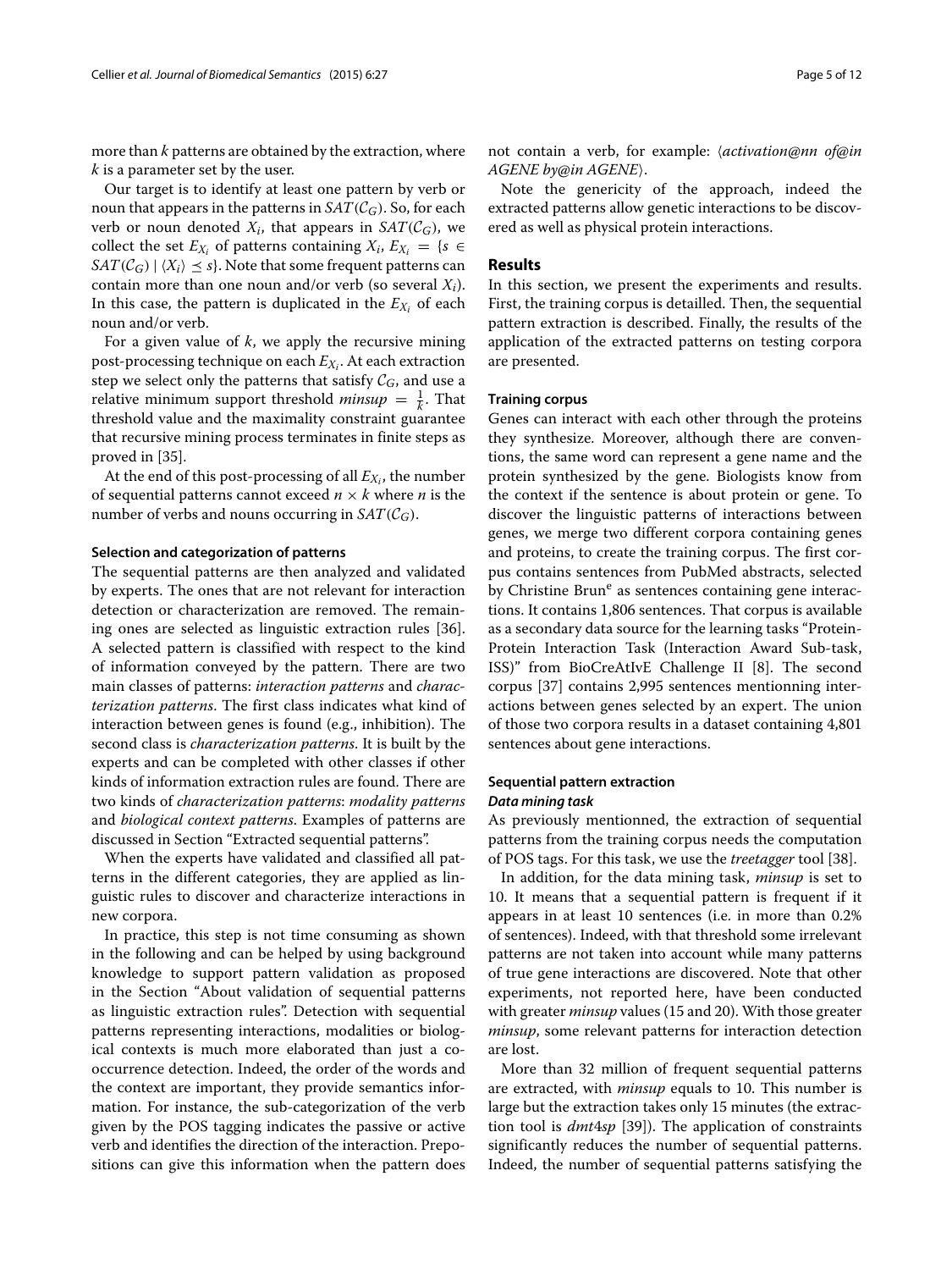constraints is about 65,000. Note that the application of the constraints was not time consuming and takes less than two minutes. However, the number of remaining patterns is still prohibitive for analysis and validation by human experts.

The recursive mining also reduces significantly the number of sequential patterns. From the extracted patterns, we build a subset of patterns for each noun or verb. The number of built subsets is 515 (365 for nouns, 150 for verbs). The recursive mining of each subset exhibits at most *k* sequential patterns to represent that subset. In this experiment, we set the parameter  $k$  to 4. It allows several patterns to be kept for each noun or verb in order to cover a sufficient number of different cases (for example 4 patterns corresponding to 4 syntactic constructions with the verb *inhibit@vvn* are computed). At the end of the recursive mining, there remain 667 sequential patterns that can represent interactions or their characterizations $^{\rm f.}$ That number, which is significantly smaller than the previous one, guarantees the feasibility of an analysis of those patterns by experts. The recursive mining of those subsets is also very fast and takes about 2 minutes.

#### <span id="page-5-0"></span>*Extracted sequential patterns*

The 667 remaining sequential patterns were analyzed by two experts in 90 minutes.

The patterns are grouped together by noun or verb, the experts have thus to classify 380 groups. But some nouns or verbs are repeated with different POS tagged information (e.g., *analyze@vvd* and *analyze@vvn*), so these groups are not considered independently by the experts and it helps the validation task (for instance both versions of verb "analyze"<sup>I</sup> are pruned together). Actually, there are 285 different nouns and verbs. Moreover, at this point of the validation, the patterns are roughly split into three sets by the experts: "interaction patterns", "characterization patterns"I and "not relevant".

Finally, the experts validated 232 sequential patterns for interaction detection, 231 patterns for characterization of interactions and they removed the remaining (i.e. 204 unuseful patterns). Indeed, the latter do not convey information about interactions, in particular there are generic verbs like "appear"I and "contain". Among the first group of 232 patterns, some explicitly give the type

of the interactions. For example,  $\langle AGENE \; interact@v vz \rangle$ *with@in AGENE*, -*AGENE bind@vvz to@to AGENE*, -*AGENE deplete@vvn AGENE* and -*activation@nn of@in AGENE by@in AGENE*) describe well-known interactions (binding, inhibition, activation). Note that when the patterns are applied, zero or several words may appear between two consecutive items of the pattern. For example, the pattern -*AGENE interact@vvz with@in* AGENE) matches the sentence "<gene\_name=MYC> interacts with <gene\_name=STAT3>". and also the sentence "<gene\_name=MYC> interacts with genes in particular <gene name=STAT3>"g.

Other patterns represent more general interactions and express the fact that a gene plays a role in an activity of another one. Representative patterns of this kind are for instance - *AGENE involve@vvn in@in AGENE*, -*AGENE play@vvz role@nn in@in the@dt AGENE* and -*AGENE play@vvz role@nn in@in of@in AGENE*. Note that the *"involve"* verb and the *"play role in"* phrase were not reported in [\[40,](#page-11-24)[41\]](#page-11-25) and [\[21\]](#page-11-9).

The second group of 231 patterns for characterization represents other kinds of semantics information: modalities or biological context, for instance, *\in@in fibroblast@nns AGENE AGENE* or -*the@dt possibility@nn* that@in/that AGENE AGENE). Figure [2](#page-5-1) depicts the taxonomy that we define and use in our experiments for the characterization patterns. That taxonomy was built with the help of the extracted patterns. The *modality patterns* express the confidence in the detected interactions. Modality can be seen as a kind of uncertainty [\[42\]](#page-11-26). We define four levels of confidence: *Assumption*, *Observation*, *Demonstration* and *Related work*, and another subclass representing the *Negation* (patterns denoting evidence of absence of interaction). For example, the sentence "It suggests that <gene\_name=MYC> interacts with <gene\_name=STAT3>" has a lower confidence than "It was demonstrated that <gene\_name=MYC> interacts with <gene\_name =STAT3>". The *biological context patterns* indicate information about the biological context of interactions, for example the disease or the organism involved in the interaction. That class is split into four subclasses: *organism*, *component*, *biological situation* and *biological relation*. The subclass *organism* represents the organisms involved in the interaction (e.g.,

<span id="page-5-1"></span>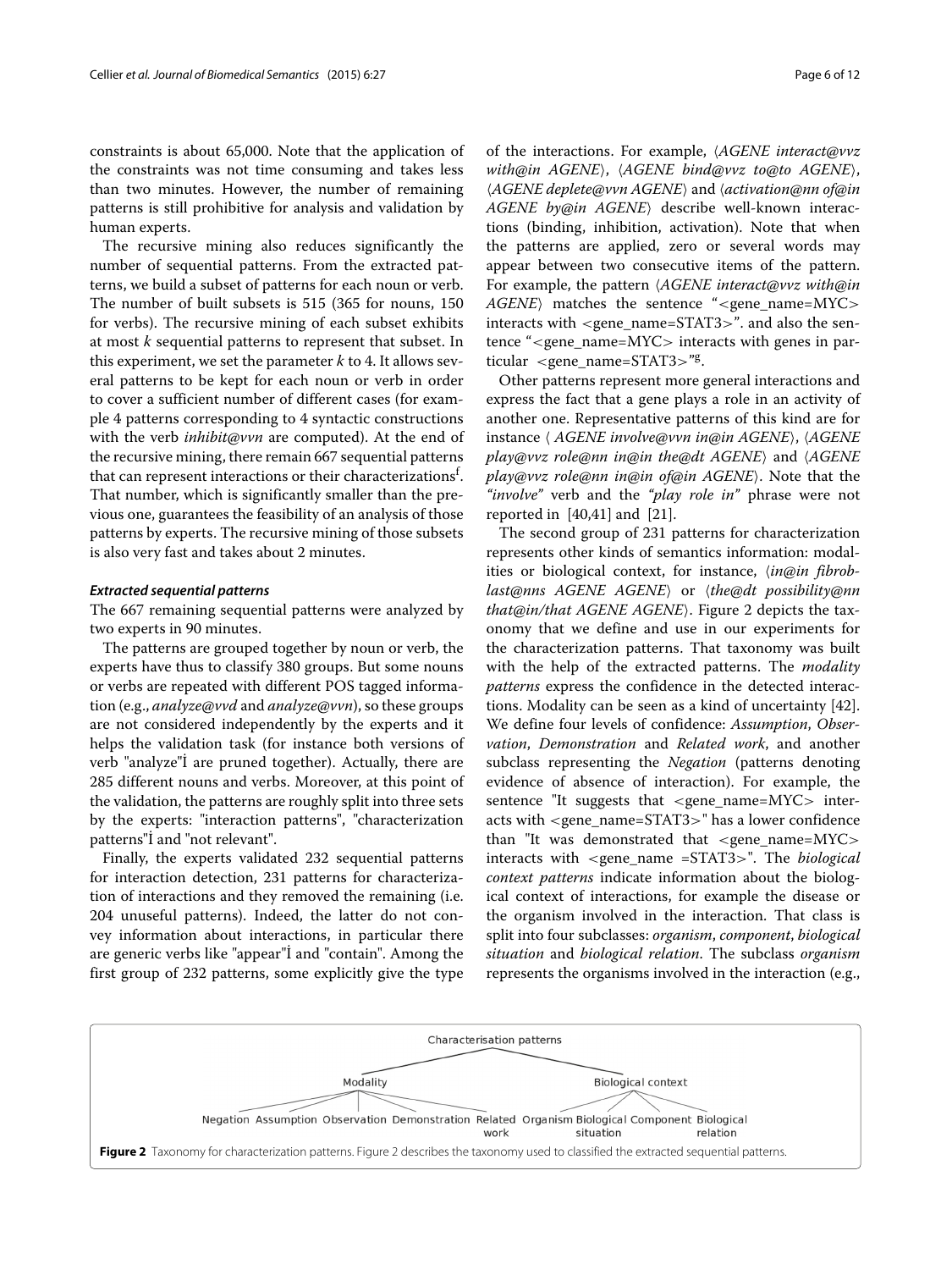"mouse", "human"). The subclass *component* represents the anatomy/biological components (e.g. "breast" or "fibroblast"). The subclass *biological situation* gives the framework of interactions, for example, "cancer", "tumor" or "in vitro". The last subclass gives, when applicable, the *biological relation* (e.g., "homology").

The sequential patterns obtained are linguistic extraction rules that can be used on biomedical texts to detect and characterize interactions between genes. Note that to be applied, those patterns do not need a full syntactic analysis of a sentence.

Indeed, the matching process tries to instantiate each element of the pattern in the given sentence. For each pattern, every possible matching within the sentence is tested and not only the first one.

# **Application: detection and characterization of gene interactions**

We have evaluated the quality of the sequential patterns found in the previous section as information extraction rules. In this section, we present the experimental settings and the results.

#### *Testing corpora and evaluation criteria*

**Testing Corpora** We have considered three well-known testing datasets (cf Table [2](#page-6-0) and Table [3\)](#page-7-0): *AIMed* [\[43\]](#page-11-27), *BioInfer* [\[44\]](#page-11-28), *HPRD50* [\[45\]](#page-11-29) and a fourth testing corpus extracted from PubMed [\[1\]](#page-10-0) (more information is given in the next section). Note that, in *AIMed*, *BioInfer* and *HPRD50*, the names of genes are already identified and tagged. More information about those corpora can be found in [\[46\]](#page-11-30).

**Construction of the PubMed corpus** In order to test the sequential patterns extracted in the previous section as linguistic extraction rules to characterize interactions, we need a testing corpus.

We have built a testing corpus that is a subset of abstracts from the PubMed database. It is built in two

<span id="page-6-0"></span>

| Table 2 Results of the application of the extracted patterns |  |  |  |
|--------------------------------------------------------------|--|--|--|
|                                                              |  |  |  |

| Corpus          | #<br><b>Sentences</b> |      |      | Recall Precision $f$ – score | f – score<br>presented in [11]<br>details given in Table 3 |
|-----------------|-----------------------|------|------|------------------------------|------------------------------------------------------------|
| AIMed           | 1955                  | 78.6 | 35.6 | 49                           | [34.7, 41.5]                                               |
| <b>Riolnfer</b> | 1100                  | 465  | 253  | 32.8                         | [15.9, 40.6]                                               |
| PubMed          | 200                   | 75.0 | 83.0 | 78.7                         |                                                            |
| HPRD50          | 145                   | 66.8 | 46.7 | 55 O                         | [38.3, 69.8]                                               |

Table [2](#page-6-0) gives the list of the four testing corpora used to evaluate the proposed approach, and the results of the evaluation. The meaning of the columns is: the name of the corpus, the number of the sentences in the corpus, the recall score of the proposed approach applied on the corpus, the precision score of the proposed approach applied on the corpus, thef-*score* of the proposed approach applied on the corpus. The last column indicates the range of the f-*scores* presented in [\[11\]](#page-10-9) with also a cross-corpus validation.

steps which are described below. The first step is the selection of abstracts from PubMed. In the PubMed database, each paper has an identifier called PMID (PubMed IDentifier). For each official acronym of gene in the HUGO [\[47\]](#page-11-31) dictionary, a request is sent to PubMed in order to get all PMID of papers that contain the gene. An index of genes and their associated papers is thus created. Then the inverted index is computed, i.e. the index that associates to each PMID the list of genes. From that second index, the PMIDs that do not have at least two gene names in their list are pruned. Indeed, as we are looking for interactions between genes, it implies that at least two genes are mentioned in the text. There remains 624,519 PMIDs. The second step is the named-entity recognition. Sometimes, the gene name used to index an abstract and the gene name that appears in the abstract text are different. Indeed, a gene can be represented by different synonymous forms. It is thus important to identify the gene in the text; that task is called Named-Entity Recognition (NER). We propose to use a "dictionary-based" approach [\[48\]](#page-11-32). Although that kind of approaches usually has a good precision, it does not provide a good recall. We propose some improvements to increase the recall.

First, all genes associated to the PMID of an abstract are searched into that abstract using official acronyms from the HUGO dictionary. With that approach only 48.1% of abstracts have at least two recognized genes. In addition, we identified 182 official acronyms as common English words (e.g., AGO, AS, BAD)<sup>h</sup>. In order to reduce the number of mistakes, they are considered as gene names only when they are in uppercase.

Second, in order to improve the number of recognized genes in abstracts, other fields of the HUGO dictionary are used: old acronyms, alias acronyms, and complete names. With that improvement, 61.7% of abstracts have at least two recognized genes. Note that this improvement is mainly due to the alias acronyms (+ 9%).

The last improvement is the use of significant parts of the complete official name. The official name is often long, and authors do not write it completely. Instead of looking for the complete name, we look for significant parts of it. We identify three common kinds of significant parts: a word ending by "in" (e.g., "insulin"), a word ending by "ase" (e.g., "transferase") and a word followed by "protein" (e.g., "AE binding protein 1"). For instance, for gene "alkaline ceramidase 3", the significant part is "ceramidase" and thus to recognize this gene name in texts, only "ceramidase" would be used. The plural forms are also taken into account (e.g., "caspases", "kinases"). With that improvement, 66.1% of the 624,519 abstracts have at least two recognized genes and form the testing corpus.

# **Evaluation criteria for the extraction of gene interactions and their contextual information** We evaluate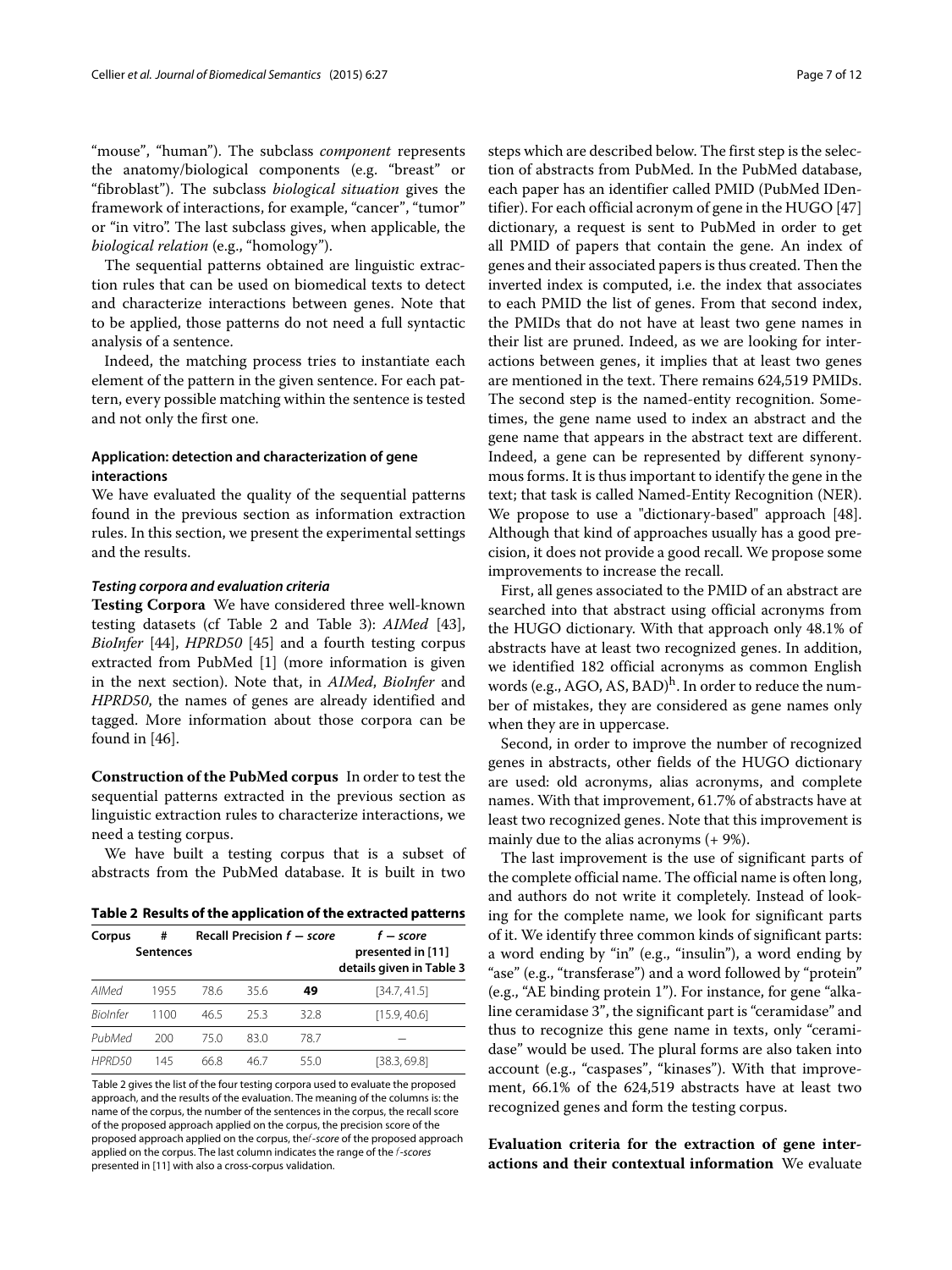| Method                 | SL      | SL         | SpT     | SpT                      | <b>kBSPS</b> | <b>kBSPS</b>             | edit    | edit       | APG                      | <b>APG</b> |
|------------------------|---------|------------|---------|--------------------------|--------------|--------------------------|---------|------------|--------------------------|------------|
| <b>Training corpus</b> | (AIMed) | (BioInfer) | (AIMed) | (BioInfer)               | (AIMed)      | (BioInfer)               | (AIMed) | (BioInfer) | (AIMed)                  | (BioInfer) |
| AIMed                  |         | 41.5       |         | 34.7                     |              | 40.3                     | $\,$    | 39.6       | $\overline{\phantom{a}}$ | 37.9       |
| <b>BioInfer</b>        | 40.6    | -          | 24.3    | $\overline{\phantom{a}}$ | 24.8         | $\overline{\phantom{a}}$ | 15.9    |            | 22.5                     | $\sim$     |
| HPRD50                 | 59.0    | 61.8       | 43.2    | 51.3                     | 51.0         | 69.8                     | 38.3    | 62.4       | 61.6                     | 62.7       |

<span id="page-7-0"></span>**Table 3 Details of information presented in paper [\[11\]](#page-10-9)**

The acronyms used in this table are the ones used in paper [\[11\]](#page-10-9): SL: Shallow linguistic kernel; SpT: Spectrum tree kernel; kBSPS: k-band shortest path spectrum kernel; edit: Edit distance kernel; APG: All-paths graph kernel. See paper [\[11\]](#page-10-9) for more details.

our approach with a cross-corpus evaluation to show the genericity of the proposed approach. It means that we extract the patterns from a corpus and apply them on the other four corpora [\[11\]](#page-10-9). Note that in the literature many approaches are evaluated with a cross-validation, which means that a corpus is split in several parts, one part is used to learn and the rest is used to apply.

It is thus much more difficult to get good results with a cross-corpus evaluation than a cross-validation.

Indeed, there is more heterogeneity between corpora (i.e., corpus characteristics are different) than between parts of a single corpus [\[11\]](#page-10-9).

We use the *f* -*score* function as an evaluation measure, which is defined as  $f$ -*score* =  $\frac{2 \times Precision \times Recall}{Precision + Recall}$ .

#### *Detection of gene interactions*

We have applied the 232 extracted sequential patterns as linguistic extraction rules to detect interactions on the four corpora.

All corpora used for evaluation have all gene names readily tagged. This means that our results only measure the performance of gene interaction extraction and are not influenced by the issue of named entity recognition. Therefore, to compute the f-score, a true positive is a couple of mentioned gene names in the sentence (i.e. the gene names given in the tags) which are in interaction and detected as an interaction by our method. Table [2](#page-6-0) gives the results. We did not have any gold standard reference to evaluate the results for the testing corpus from PubMed. Since we cannot implement an automatic validation, we randomly took 200 sentences among the sentences of the PubMed testing corpus. Then, we carried out a POS tagging and assessed the performances of the extraction rules to detect interactions in the 200 sentences<sup>i</sup> . The *f* -*score* for the gene interaction detection for the testing corpus is 78.7. In Table [2,](#page-6-0) the last column indicates the range of the *f* -*scores* presented in [\[11\]](#page-10-9) with a cross-corpus validation. Several kernel-based approaches are presented in [\[11\]](#page-10-9), the range allows to show the worst and the best results among all those methods. Note that the best result of the ranges is not achieved in practice by the same method. Our approach gives results comparable to the results given by state-of-the-art methods and it is even better for the gene interaction detection in AIMed. This last result is important because AIMed is the largest corpus and the most commonly used in the literature. Moreover, our approach is simple and allows more information that just the presence of an interaction to be extracted. Indeed, thanks to the patterns, semantics information can also be extracted, contextual information (see next section) but also information about the kind of interaction (e.g., inhibition, binding) and the direction of the interaction.

#### *Characterization of gene interaction*

The method also gives information about modality and about the biological context: biological situation, component, organism, biological relation. For that characterization task, there exist some methods dealing with the subtask of the detection of sentences containing uncertainty [\[42\]](#page-11-26) (modality can be seen as a kind of uncertainty) but few adress the biological characterization problem. It was thus difficult to compare our result for the interaction characterization with a gold standard. We randomly took 200 sentences containing at least two gene names among the sentences of the testing corpus extracted from PubMed. Those sentences are not the same ones that are used to evaluate the interaction detection but they come from the same testing corpus PubMed. Out of 200 interactions, there are 149 characterizations (71 modalities and 78 biological context). The sentences have been annotated by a computer scientist with specialisation in NLP and a biologist. Then, we evaluated the precision and recall. The characterization patterns are applied on a pair of genes that is already detected as in interaction. We evaluate the characterization at the interaction level. The precision is 88% and the recall is 69% (*f* -*score*= 77). Several reasons explain why the recall is not greater and are discussed in the next section.

# **Discussion**

In this section, the results of the previous section are discussed from a qualitative point of view and we present a process to support pattern validation.

# **About interaction detection**

In the experiments a linguistic pattern is matched against a whole sentence at a time. That wide scope may introduce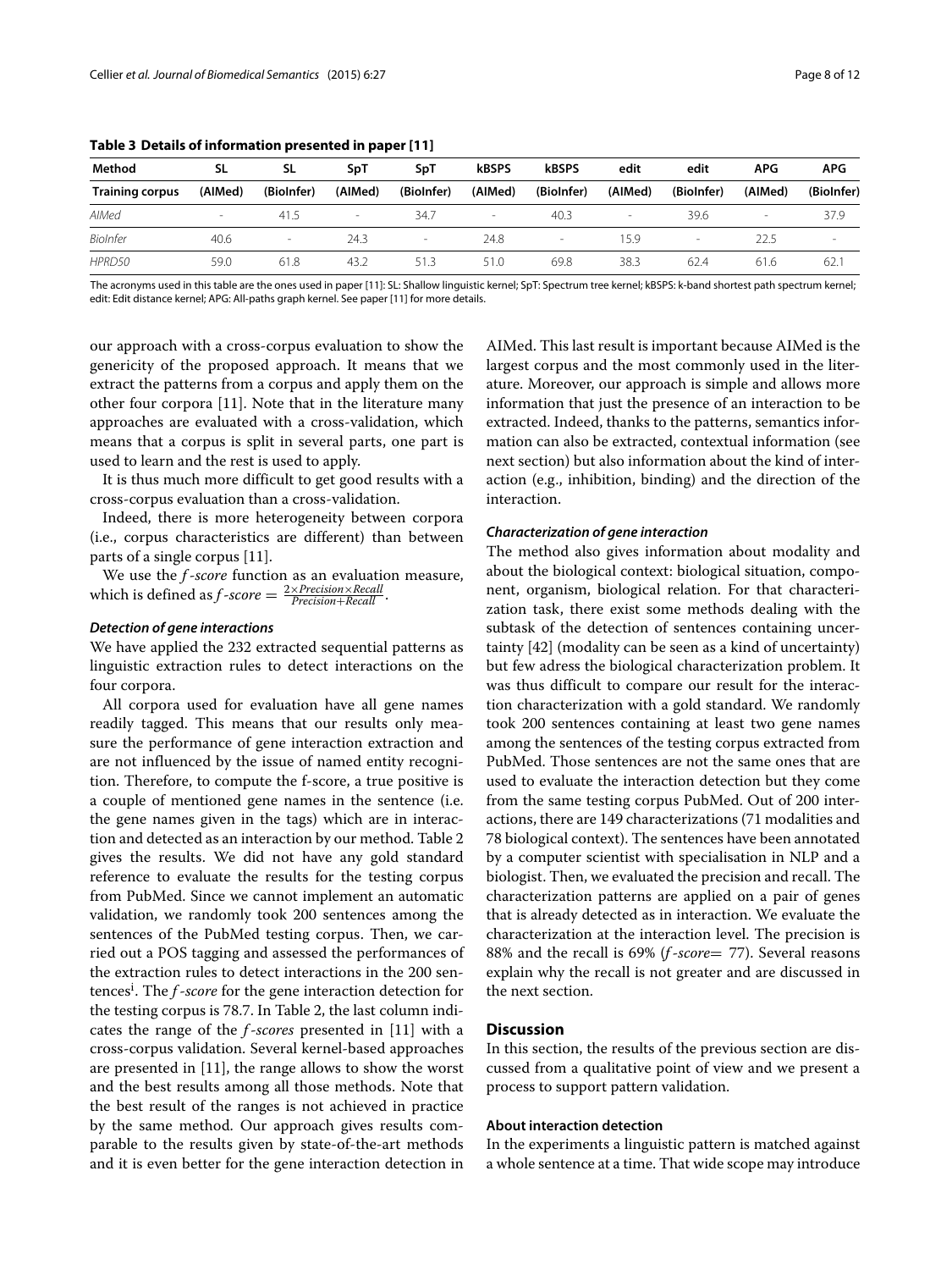ambiguities in the detection of interactions, and false positives, when more than two genes appear in a sentence. For example, in sentence *"FGF-7 recognizes one FGFR isoform known as the FGFR2 IIIb isoform or keratinocyte growth factor receptor (KGFR), whereas FGF-2 binds well to FGFR1, FGFR2, and FGFR4 but interacts poorly with KGFR".* an interaction between FGFR2 IIIb and FGFR1 is detected. Actually, there is no interaction between those two genes, they only appear in two different propositions of the same sentence. FGFR1 interacts with FGF-2 in the second proposition but since there is no limitation of the scope, an interaction between FGFR1 and FGFR2 IIIb is also detected. Several cases are possible: when several binary interactions are present in the sentence or when the interaction is n-ary ( $n \geq 3$ ). The case of n-ary interactions can be solved with a training data set containing n-ary interactions. The other cases can be treated by introducing limitations of pattern scope, for example cue-phrases (e.g., *but*, *however*).

False negatives depend on the absence of some nouns or verbs of interaction in the patterns. For example, the noun "modulation" is not discovered whereas the verb "modulate" appears in sequential patterns. This suggests that the use of linguistic resources (e.g. lexicon or dictionary), manually or semi-automatically, would improve interaction patterns and thus interaction detection.

#### **About interaction characterization**

The false negatives, which are dependent on the absence of some patterns, are also an important problem for interaction characterization.

For example, in our experiments in the sentence *"*<*gene\_name=BRCA1*> *interacts in vivo and in vitro with the Rb-binding proteins,* <*gene\_name=RBBP7*> *and* <*gene\_name=RBBP4*>[ ...]*"* the biological situation "in vitro" is detected whereas "in vivo" is not detected. Indeed, there is no sequential pattern extracted from the training corpus that contains "in vivo". That case is considered as true positive for in vitro interaction and as false negative for in vivo interaction. The recall (69%) is strongly dependent on the number of false negatives. Note that the false negatives mainly come from biological contexts not sufficiently represented (about 92%). It is explained by the difficulty to have a training corpus that contains all biological context (e.g, body parts as "liver", "pituitary gland", diseases). As for interaction detection, using a specialized lexicon would increase the vocabulary and thus the number of patterns and would improve those results.

# **About validation of sequential patterns as linguistic extraction rules**

Section ["Method"](#page-2-1) shows how the sequential patterns are automatically extracted from a corpus. Those patterns are then analyzed and validated by two experts as linguistic extraction rules. But sometimes, the needed resources (e.g., time, expert) can be missing or the number of sequential patterns can be too large to be easily managed by a human. In those cases, for the selection and validation of patterns, we propose an automatic process based on the use of background knowledge. The selection is thus less accurate than a manual selection but can be automatic.

The automatic validation process is based on two steps. First, each sequential pattern is applied on a corpus called *rule validation corpus*. It provides for each pattern the following information: the genes detected as interacting and the associated sentences.

Second, a gene interaction database is used as an *oracle* to assess the patterns. In our method, the rule validation corpus comes from the PubMed papers and the gene interaction database is BioGRID. Our idea is that the relevant patterns, when applied on the validation corpus, retrieve interactions that must be consistent with the gene interaction database. An interaction detected by a sequential pattern is considered as a false positive if the interaction does not exist in the gene interaction database, else it is a true positive (same gene names and same  $\mathrm{PMID})^{\mathrm{j}}.$ 

A pattern with a high number of true positives is likely to be interesting.

Table [4](#page-8-0) gives an excerpt of the information provided for each pattern. It contains the number of interactions

<span id="page-8-0"></span>

| Table 4 Examples of information about the application of |  |
|----------------------------------------------------------|--|
| information extraction rules                             |  |

|                                              | Number of                             | Number of |
|----------------------------------------------|---------------------------------------|-----------|
| Information<br>extraction rule               | retrieved interactions true positives |           |
| AGENE AGENE the@dt<br>response@nn            | 6                                     |           |
| AGENE AGENE serine@nn                        | 3                                     | 3         |
| AGENE reveal@vvd AGENE                       | 0                                     | undefined |
| AGENE association@nn<br>with@in <i>AGENE</i> | 6                                     | 4         |
| AGENE bind@vvz to@to AGENE                   | 8                                     | 5         |

Table [4](#page-8-0) gives an excerpt of provided information about patterns extracted from the PubMed corpus. The meaning of the columns is: sequential pattern, number of interactions detected by the pattern and number of detected interactions that are correct with respect to the oracle, i.e. interactions that also exist in BioGRID. The first pattern can be read as "a *gene* followed by a *gene* then by the word *the* and the word *response*". This pattern detects 6 interactions and 1 is in BioGRID. The second pattern can be read as "a *gene* followed by a *gene* then by the word *serine*". It detects 3 interactions that are all in BioGRID. The third pattern can be read as "a *gene* followed by the verb *reveal* in past tense, then by a *gene*". This pattern does not detect interactions in the rule validation corpus, thus no information is provided to evaluate it. The fourth pattern can be read as "a *gene* followed by the noun *association*, then by the word *with* and a gene name". It detects 6 interactions out of which 4 are in BioGRID. The fifth pattern can be read as "a *gene* followed by the verb *bind* in present tense, then by the word *to* and a gene name". This pattern detects 8 interactions and 5 of them are in BioGRID. For example, it detects that the following complex sentence "Cbl is a cytosolic protein that is rapidly tyrosine phosphorylated in response to Fc receptor activation and binds to the adaptor proteins Grb2, CrkL, and Nck." contains an association between two signalling molecules (Cbl and Grb2).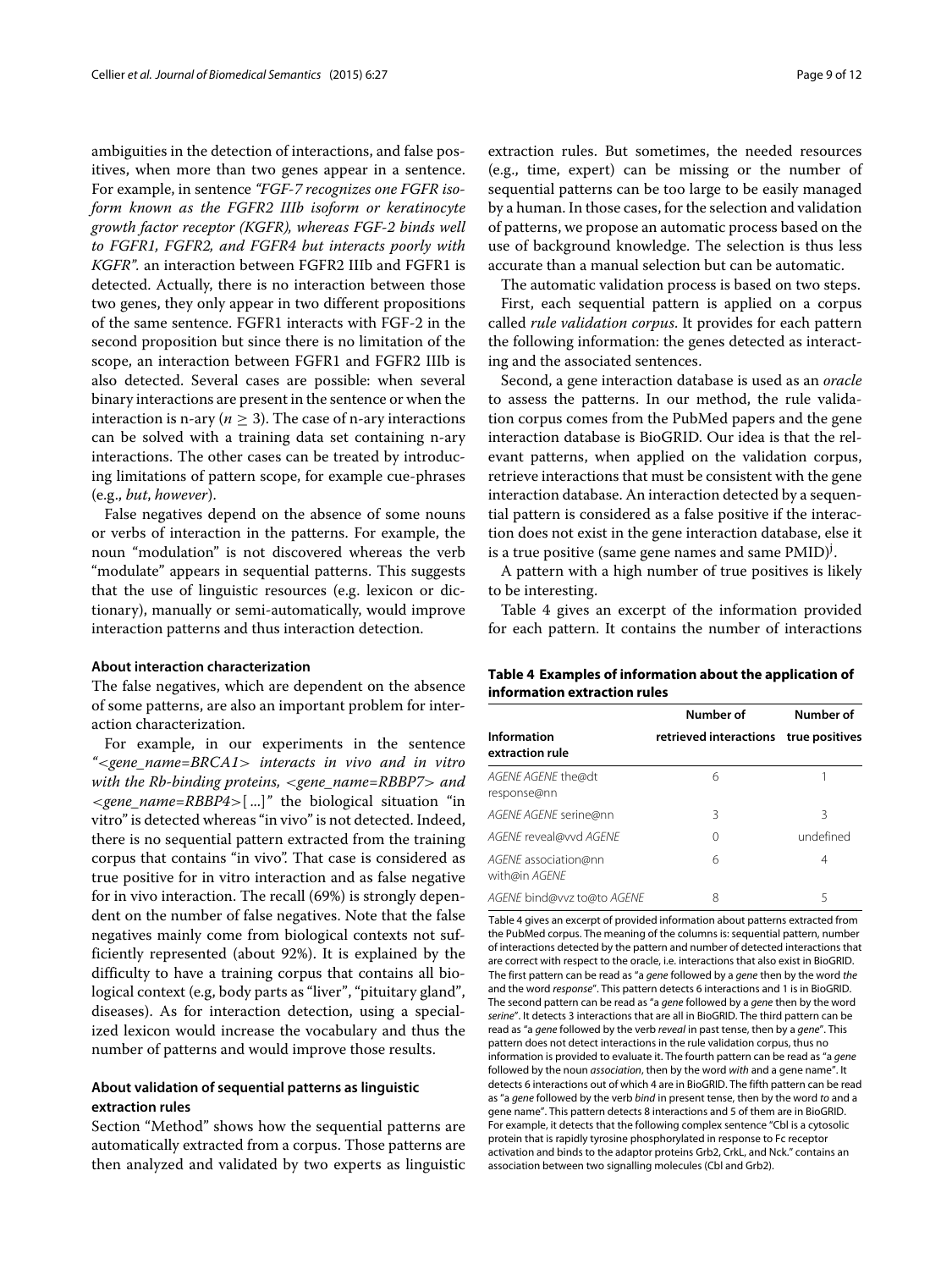detected by the pattern and the number of detected interactions that are correct with respect to the oracle, i.e. interactions that also exist in BioGRID. For example, the fifth pattern can be read as "a *gene* followed by the verb *bind* in present tense, then by the word *to* and a gene name". This pattern detects 8 interactions and 5 of them are in BioGRID. For example, it detects that the following complex sentence "Cbl is a cytosolic protein that is rapidly tyrosine phosphorylated in response to Fc receptor activation and binds to the adaptor proteins Grb2, CrkL, and Nck". contains an association between two signalling molecules (CBL and GRB2).

Those measures can be used to automatically select patterns as linguistic information extraction rules.

To end up with a more speculative note, this step could also be interesting even when there is an expert to select the patterns by providing more information to help them. In addition, a pattern with low number of true positives can retrieve sentences that really contain interactions. This can be the case if the interaction is not reported in BioGRID or is reported but the gene names in the sentence are other gene names than the ones used in BioGRID. Therefore, it is interesting to provide, for each pattern, the detected interaction sentences. Table [5](#page-9-0) gives an excerpt of interactions detected by the sequential pattern: "*AGENE* association with *AGENE*". For instance, the pattern detects that in the paper with PMID 10204582, an interaction between genes SHC1 and CRKL is mentioned (the pattern matches a sentence of the abstract) but according to BioGRID, there is no interaction between SHC1 and CRKL. The discovered interaction in the sentences in paper 10204582 is thus unexpected in BioGRID. The pattern also detects that in this paper, an interaction

<span id="page-9-0"></span>

|  |  | Table 5 Example of information for a sequential pattern |  |  |  |
|--|--|---------------------------------------------------------|--|--|--|
|--|--|---------------------------------------------------------|--|--|--|

between genes CBL and CRKL is mentioned, and indeed, according to BioGRID, there is an interaction between CBL and CRKL mentioned in paper 10204582. It is interesting to note that the three genes involved harbour all three similar biological functions (they are all signalling molecules) and that their association is fully relevant as exemplified by the strong functional connectivity detected in the STRING database between those three genes. Therefore the extracted interaction between genes SHC1 and CRKL is fully relevant even if it does not appear in BioGRID. Of course, more systematic studies should be undertaken to ascertain this, but this is beyond the scope of the present paper.

## **Conclusions**

We have proposed an original approach to help experts to design linguistic information extraction rules by automatically extract sequential patterns filtered by linguistic constraints and recursive mining. Unlike existing methods, our approach is independent of syntactic parsing and only requires the training corpus as external resource to learn patterns (note that interaction clues are not annotated in the training corpus). The patterns representing interactions and their characterizations are automatically discovered from texts. An advantage of the use of sequential patterns as linguistic rules is that they are understandable and manageable by an expert. If needed, the expert can easily modify the proposed rules or add new ones. To the best of our knowledge, there are few methods that automatically extract interaction patterns and also characterization patterns (i.e., patterns for contextual information about the discovered interactions).

| <b>PMID</b> | Gene 1           | Gene 2      | <b>BioGRID verdict</b> | Sentence                                                   |
|-------------|------------------|-------------|------------------------|------------------------------------------------------------|
| 10204582    | SHC <sub>1</sub> | <b>CRKL</b> | not in BioGRID         | These results suggest a fundamental role for the           |
|             |                  |             |                        | tyrosine phosphorylation of CbI, CrkL, SLP-76, and         |
|             |                  |             |                        | <gene name="SHC1"> and the association</gene>              |
|             |                  |             |                        | of Cbl with <gene_name="crkl">, SLP-76,</gene_name="crkl"> |
|             |                  |             |                        | and Nck in Fc gammaRI signaling in human                   |
|             |                  |             |                        | macrophages.                                               |
| 10204582    | CBL              | <b>CRKI</b> | in BioGRID             | PP1, a specific inhibitor of Src kinases, inhibited        |
|             |                  |             |                        | the Fc gammaRI-induced respiratory burst,                  |
|             |                  |             |                        | as well as the tyrosine phosphorylation of                 |
|             |                  |             |                        | $\leq$ <b>gene name="CBL"</b> > and its inducible          |
|             |                  |             |                        | association with <gene_name="crkl">.</gene_name="crkl">    |

Table [5](#page-9-0) gives 2 interactions (highlighted in bold in the table) detected by the sequential pattern: "*AGENE* association with *AGENE*".

The meaning of the columns is: the id number of the paper in PubMed, the genes that interact, the verdict of the oracle and the sentence where the interaction is recognized. For instance, the pattern detects that in paper 10204582, an interaction between genes SHC1 and CRKL is mentioned, because the pattern matches a sentence of the abstract of the paper, but according to BioGRID, there is no interaction between SHC1 and CRKL and the discovered interaction in the sentences in paper 10204582 is unexpected because not in BioGRID and interesting. The pattern also detects that in this paper, an interaction between genes CBL and CRKL is mentioned, and indeed, according to BioGRID, there is an interaction between CBL and CRKL mentioned in paper 10204582.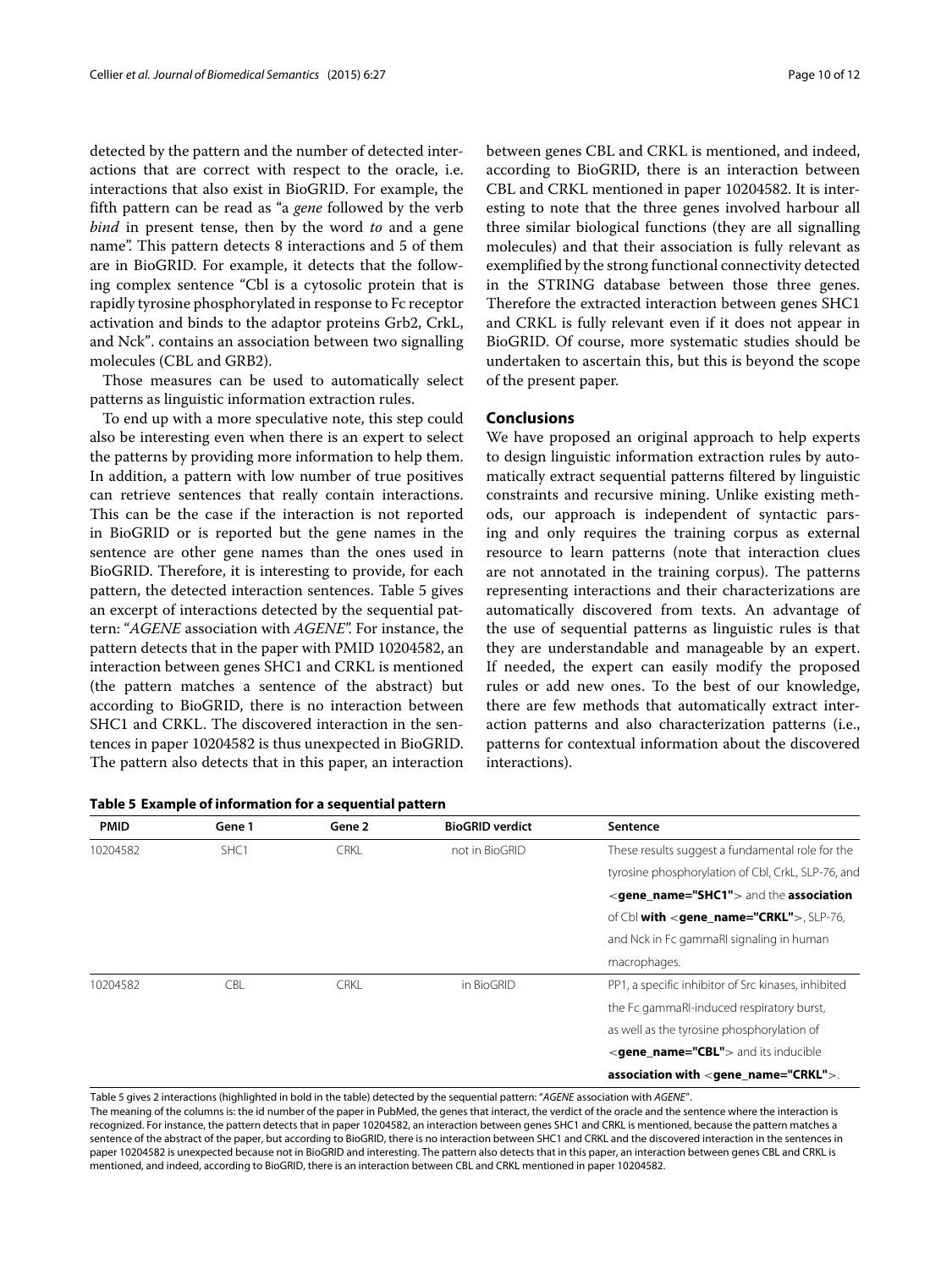The experiments show how our approach enables to discover interactions and their characterizations. Our approach gives results comparable to the results given by state-of-the-art methods and is even better for the gene interaction detection in AIMed. The main advantages of our approach are that, first, semantics information are extracted in addition to the information about the presence of an interaction; second, the patterns, used as extraction linguistic rules, are automatically discovered. Further work will look how enhance the extracted patterns thanks to other information sources (e.g., specialized dictionaries).

# **Availability of software and supporting data**

The extracted gene interactions from PubMed are available at [https://bingotexte.greyc.fr/.](https://bingotexte.greyc.fr/) The evaluation corpora from PubMed are available at [https://cremilleux.](https://cremilleux.users.greyc.fr/jbms/) [users.greyc.fr/jbms/.](https://cremilleux.users.greyc.fr/jbms/) The software (SMBio) that allows sequential patterns of gene interactions to be extracted is available at [https://bingo2.greyc.fr/?q=node/22.](https://bingo2.greyc.fr/?q=node/22) The list of the 182 official acronyms identified as common English words is available at: [https://bingotexte.greyc.fr/ambig\\_](https://bingotexte.greyc.fr/ambig_names) [names.](https://bingotexte.greyc.fr/ambig_names)

# **Endnotes**

<sup>a</sup>In the rest of the paper, the term "expert" is used for a linguist or a biologist; both skills are useful to validate rules.

 $b$ Notice that this is a simplified form of sequences, while in the general sequential pattern mining framework, a sequence is a list of *sets* of items, and not only a list of items.

 $c<sub>c</sub>$ An anaphoric structure is the use of a linguistic unit, such as a pronoun, to refer back to a gene name.

dPOS (Part-Of-Speech) tags are grammatical information about words. For example, *nn* means common noun and *vvp* means verb in non-3rd personal singular present. The exhaustive list of POS tags can be found at: [http://www.cis.uni-muenchen.de/~schmid/](http://www.cis.uni-muenchen.de/~schmid/tools/TreeTagger/) [tools/TreeTagger/.](http://www.cis.uni-muenchen.de/~schmid/tools/TreeTagger/)

# <sup>e</sup> *Institut de Biologie du Développement de Marseille-Luminy*.

f The maximum number of patterns per verb and noun is 4, thus the maximum number of patterns after applying recursive mining is 2060. The number of patterns in the results is only 667 because some verbs and nouns are represented by less than 4 patterns.

<sup>g</sup>Note that such a functional relationship between MYC and STAT-3 can be illustrated by the fact that the expression of the c-myc gene is under the control of the STAT-3 signalling pathway (see [\[49\]](#page-11-33) for a review).

hThe list is available at: [https://bingotexte.greyc.fr/](https://bingotexte.greyc.fr/ambig_names) [ambig\\_names.](https://bingotexte.greyc.fr/ambig_names)

i Discovered interactions for the whole testing corpus are available at https://bingotexte.greyc.fr/.

j BioGRID provides information about gene interactions and the PMID of the articles where the interactions are mentioned. In order to measure the accuracy of the patterns, we take into account these two pieces of information.

#### **Abbreviations**

NLP: Natural language processing; NER: Named-entity recognition; IE: Information exctraction; BioNLP: Biological natural language processing; POS: Part-Of-Speech; minsup: support threshold; PMID: PubMed IDentifier.

#### **Competing interests**

The authors declare that they have no competing interests.

#### **Authors' contributions**

PC, TC, MP, CR and BC developped the interaction detection and characterization method, and the validation step. Experiments were mainly conducted by MP, PC and TC. JK helped to design the evaluation. JLM and TC developped the named-entity recognition method. OG provided the biological expertise. JLM built the website interface. All authors read and approved the manuscript.

#### **Acknowledgements**

This work is partly supported by the ANR (French Research National Agency) funded project Hybride ANR-11-BS002-002 and progam "Investissements d'Avenir" ANR-10-LABX-0083.

#### **Author details**

<sup>1</sup>INSA de Rennes, IRISA, UMR6074, F-35042 Rennes, France. <sup>2</sup>Université de Paris 13, LIPN, UMR7030, F-93430 Villetaneuse, France. <sup>3</sup>Université Lyon 1, LIRIS, UMR5205, F-69622 Lyon, France. 4INSA de Lyon, LIRIS, UMR5205, F-69621 Lyon, France. <sup>5</sup>Université de Caen, GREYC, UMR6072, F-14032 Caen, France. <sup>6</sup>Université Lyon 1, CGMC, UMR5534, F-69622 Lyon, France. <sup>7</sup>Faculty of Electrical Engineering, Czech Technical University, Prague, Czech Republic.

## Received: 25 July 2013 Accepted: 22 April 2015 Published online: 18 May 2015

#### **References**

- <span id="page-10-0"></span>1. PubMed. [http://www.ncbi.nlm.nih.gov/pubmed/.](http://www.ncbi.nlm.nih.gov/pubmed/)
- <span id="page-10-1"></span>2. BioGRID. [http://thebiogrid.org/.](http://thebiogrid.org/)
- <span id="page-10-2"></span>3. STRING. [http://string-db.org/.](http://string-db.org/)
- <span id="page-10-3"></span>4. Giuliano C, Lavelli A, Romano L. Exploiting shallow linguistic information for relation extraction from biomedical literature. In: Conference of the European Chapter of the Association for Computational Linguistics. Trento, Italy; 2006. p. 401–8.
- <span id="page-10-4"></span>5. Rinaldi F, Schneider G, Kaljurand K, Hess M, Romacker M. An environment for relation mining over richly annotated corpora: the case of genia. BMC Bioinformatics. 2006;7(Suppl 3):S3.
- <span id="page-10-5"></span>6. Fundel K, Küffner R, Zimmer R. RelEx - relation extraction using dependency parse trees. Bioinformatics. 2007;23(3):365–71.
- <span id="page-10-6"></span>7. Hobbs JR, Riloff E. Information extraction In: Indurkhya N, Damerau FJ, editors. Handbook of Natural Language Processing, Second Edition. Boca Raton, FL: CRC; 2010.
- <span id="page-10-7"></span>8. Krallinger M, Leitner F, Rodriguez-Penagos C, Valencia A. Overview of the protein-protein interaction annotation extraction task of BioCreative II. Genome Biol. 2008;9(Suppl 2):S4.
- <span id="page-10-8"></span>9. Zhang Y, Lin H, Yang Z, Li Y. Neighborhood hash graph kernel for protein-protein interaction extraction. J Biomed Inform. 2011;44(6):1086–92.
- 10. Polajnar T, Damoulas T, Girolami M. Protein interaction sentence detection using multiple semantic kernels. J Biomed Semantics. 2011;2:1.
- <span id="page-10-9"></span>11. Tikk D, Thomas PE, Palaga P, Hakenberg J, Leser U. A comprehensive benchmark of kernel methods to extract protein-protein interactions from literature. PLoS Comput Biol. 2010;6(7):1–19.